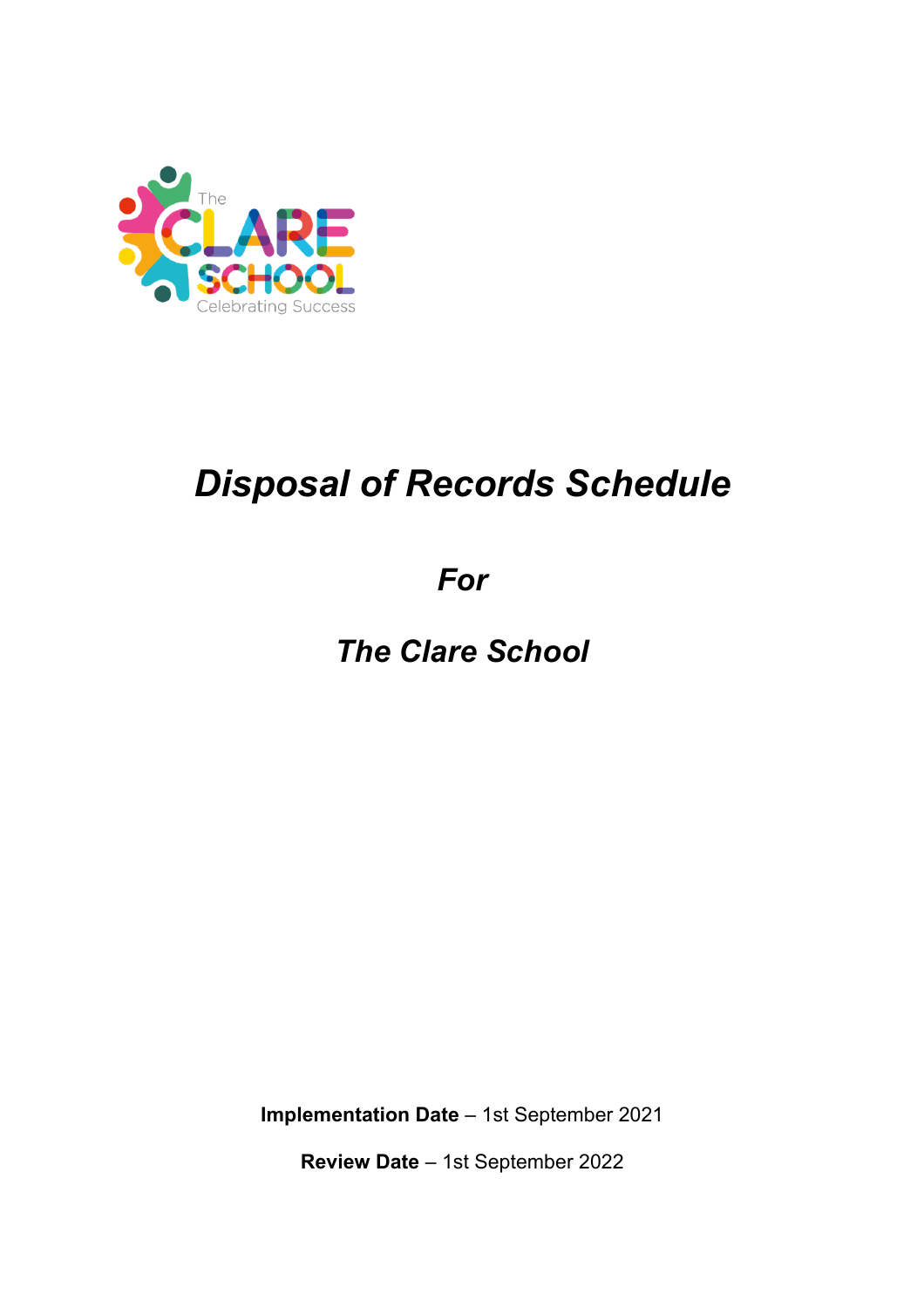## **Section 1 – Introduction**

#### **1. Functions of The Clare School**

**The Clare School** is a Specialist 'Physical and Sensory' Complex Needs School. It is a mixed, day Foundation School for pupils from 3 to 19 years of age, with physical and/or sensory needs. Many pupils also have complex medical and learning needs. It is our aim to provide an environment that celebrates and encourages success and achievement.

#### **2. Purpose of Disposal Schedule**

This disposal schedule identifies the disposal arrangements for all manual and electronic records created by **The Clare School**. The Schedule complies with the requirements of the Public Records Act (NI) 1923 and the Disposal of Documents Order (S.R.& O.1925 No 167).

#### **3. Categories of Disposal**

- Destruction
- Permanent preservation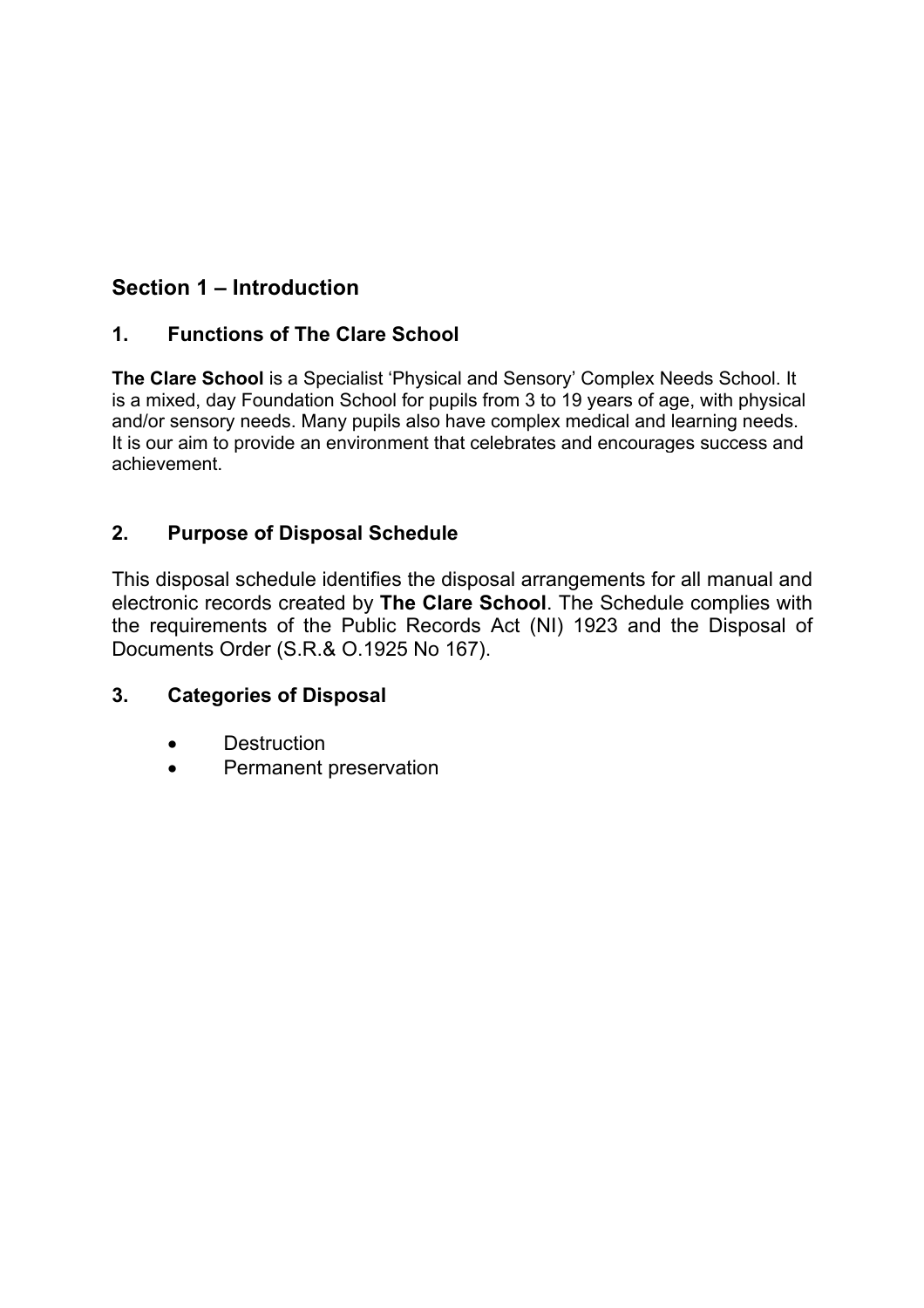## **Section 2 – Operation of this Records Disposal Schedule**

#### **1. Closing a file**

Manual records should be closed as soon as they cease to be of active use other than for reference purposes. When a file is due to be closed an appropriate member of staff should consult the disposal schedule and mark the front cover of the file, indicating the date on which the file can be destroyed, or whether it should be reviewed by a member of staff. Closing a file simply means that no further papers can be added but the file can be used for reference.

#### **2. Minimum Retention Period**

With the exception of pupil files, the minimum retention period required for each type of record is calculated from the point the file/record is closed.

#### **3. Destroy**

Where the disposal action states 'Destroy' the records should be kept for the period stated and then destroyed securely. A record must be maintained of the files that have been destroyed.

#### **4 Commitment to preserving files/records**

**The Clare School** declares that it will take measures to ensure that the records it creates (including electronic records) will be well maintained and protected while they are in its custody.

#### **5. Roles and Responsibilities**

The School Board of Governors is responsible for ensuring that the School complies with the commitment laid out in this Policy. The School Principal is charged with operational compliance and will assign any specific staff responsibilities as required in order to help fulfil the School's commitment to effective records management. **All members of staff** are responsible for creating and maintaining records in accordance with good records management practice.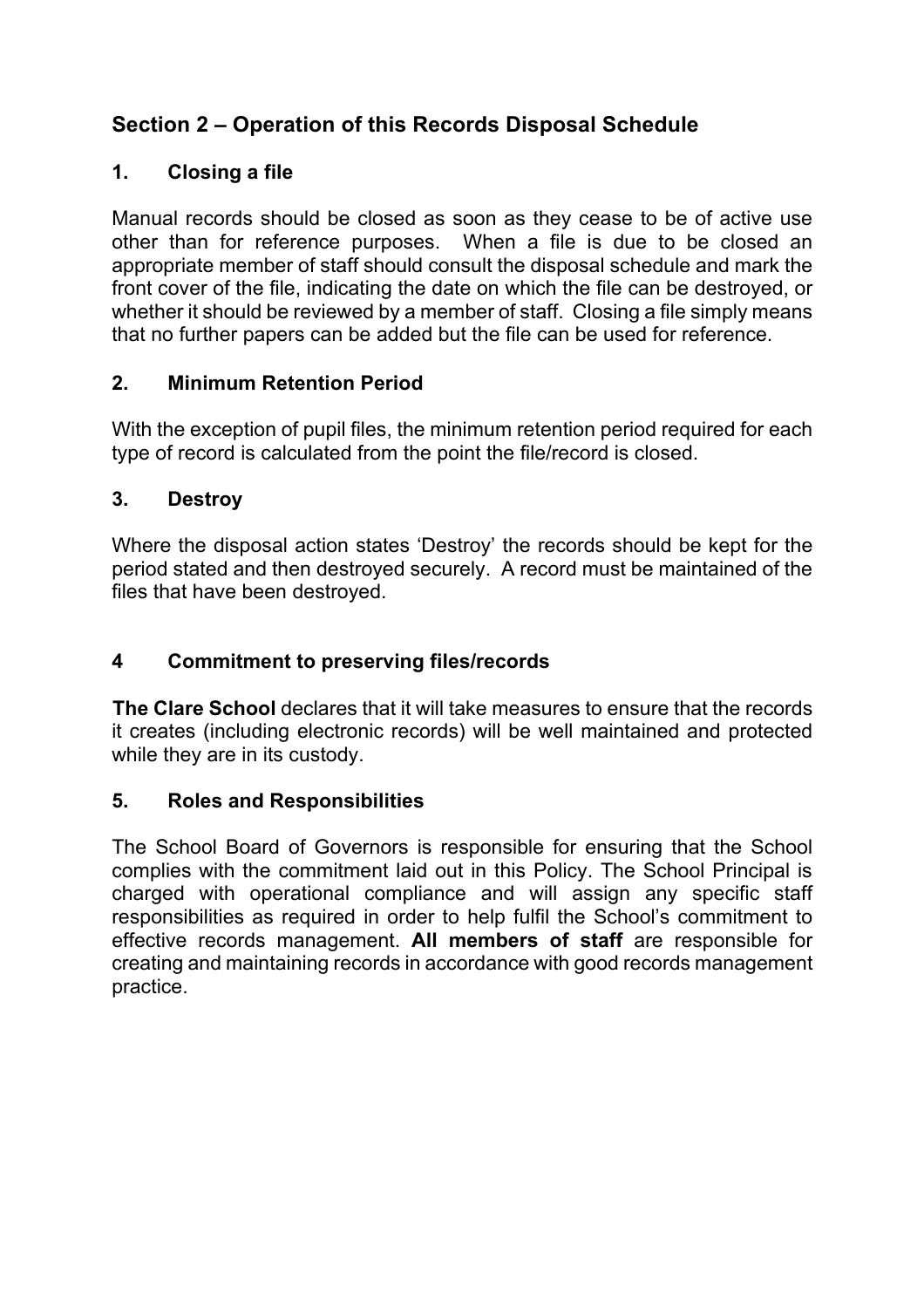#### **Section 3 – Definitions of Records held by The Clare School in respect of its Functional Areas.**

There are six main functional areas for which The Clare School keeps records as follows:

- 1. Management and Organisation
- 2. Legislation & Guidance
- 3. Pupils
- 4. Staff
- 5. Finance
- 6. Health & Safety

The records contained within these functional areas provide evidence and information about its business activities and are important for the efficient operation of the school.

#### **1. Management and Organisation**

This category comprises records held which relate to the management and organisation of the school. Typical records would include the minutes of the Board of Governors, the Senior Management Team and Parent/Teachers Association meetings which record the major decision making processes of the school. Also included are records detailing development, planning and curriculum policies as well as those that demonstrate how the school reports to its parents and other organisations. Records include the School Development Plan, the School Prospectus, Curriculum policies, Annual Report, Emergency Planning and Business Continuity Plan along with the records of meetings, minutes, and policies documenting the decisions and actions taken within this business function.

#### **2. Legislation and Guidance from DE, ELBs, ESA, & CCMS**

Files maintained under this heading contain papers relating to legislation e.g. the Education (NI) Order, Circulars, Guidance, Bulletins from the Dept of Education and Education & Library Boards, CCMS etc, correspondence in connection with Statistical Returns and documents relating to Dept of Education Inspections and Reports.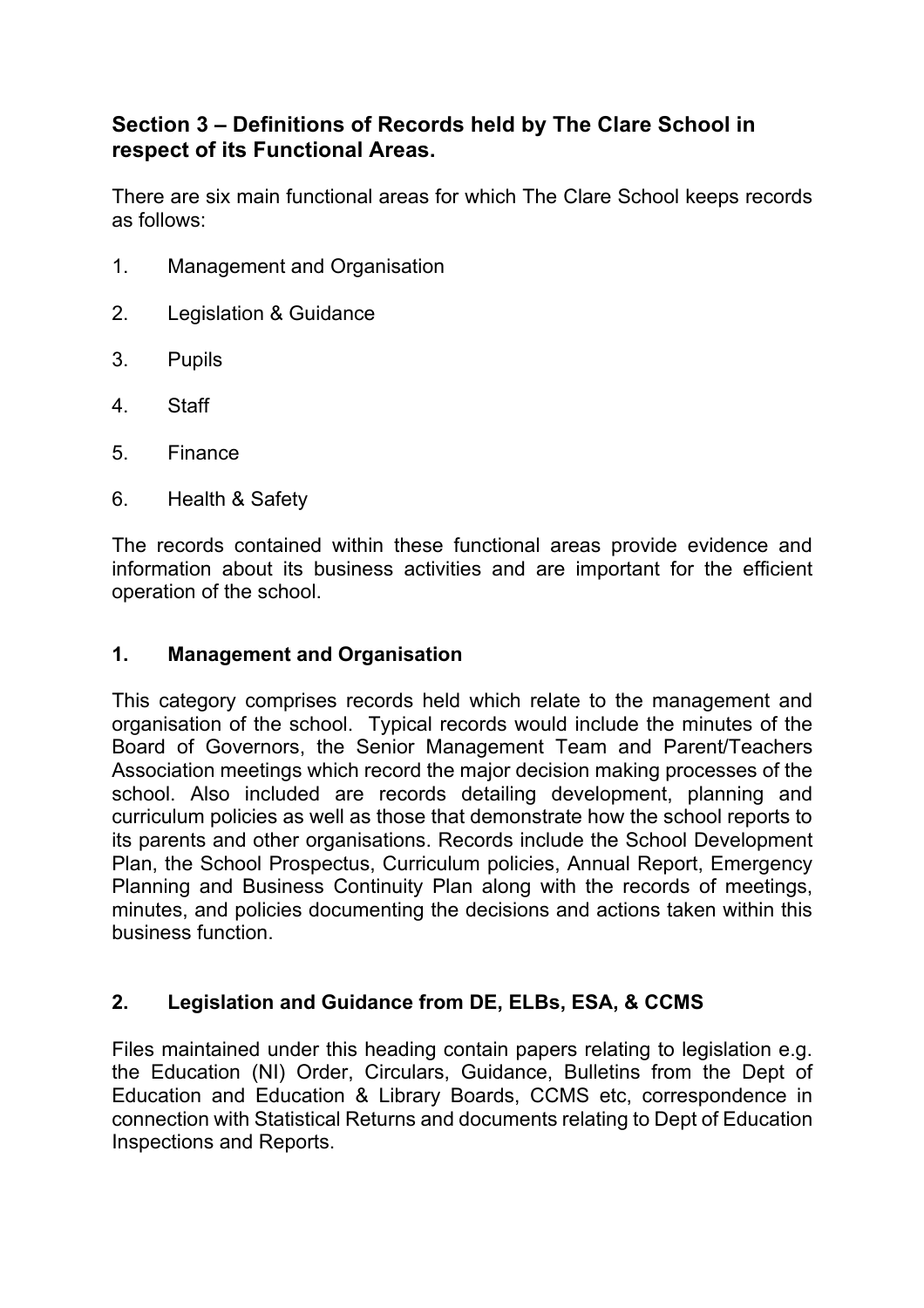#### **3. Pupils**

Pupil Files contain vitally important records which, not only capture the progress of the student throughout their time at the school, but also contain personal details and information beneficial to their well being within the school environment. Such records would include admission data, attendance of the pupils at the school, timetables and class groupings, education/progress reports of pupils, special education needs documentation, child protection information, disciplinary action taken, examination results, careers advice, school trip details and medical records (details of medical conditions where medicines are required to be administered at school).

#### **4. Staff**

Staff category refers to those records required for the Human Resources Management function within the school. These include staff personnel records (recruitment, interview notes, appointments, training, staff development etc), staff salary records, staff induction, sickness records, staff performance review, substitute teacher records and student teachers on teaching practice etc.

#### **5. Finance**

This business function maintains records for a range of financial activities such as annual budgets, budget monitoring, Annual Statement of Accounts, procurement, tender information and prices, reconciliation of invoices, audit reports etc.

#### **6**. **Health & Safety**

The health and safety of children and staff is of paramount importance in the school and such records to support this are kept e.g. Accident/Incident Book, legal/accident/incident forms, risk assessments, fire procedure, CCTV, security system files, health and safety policy statement.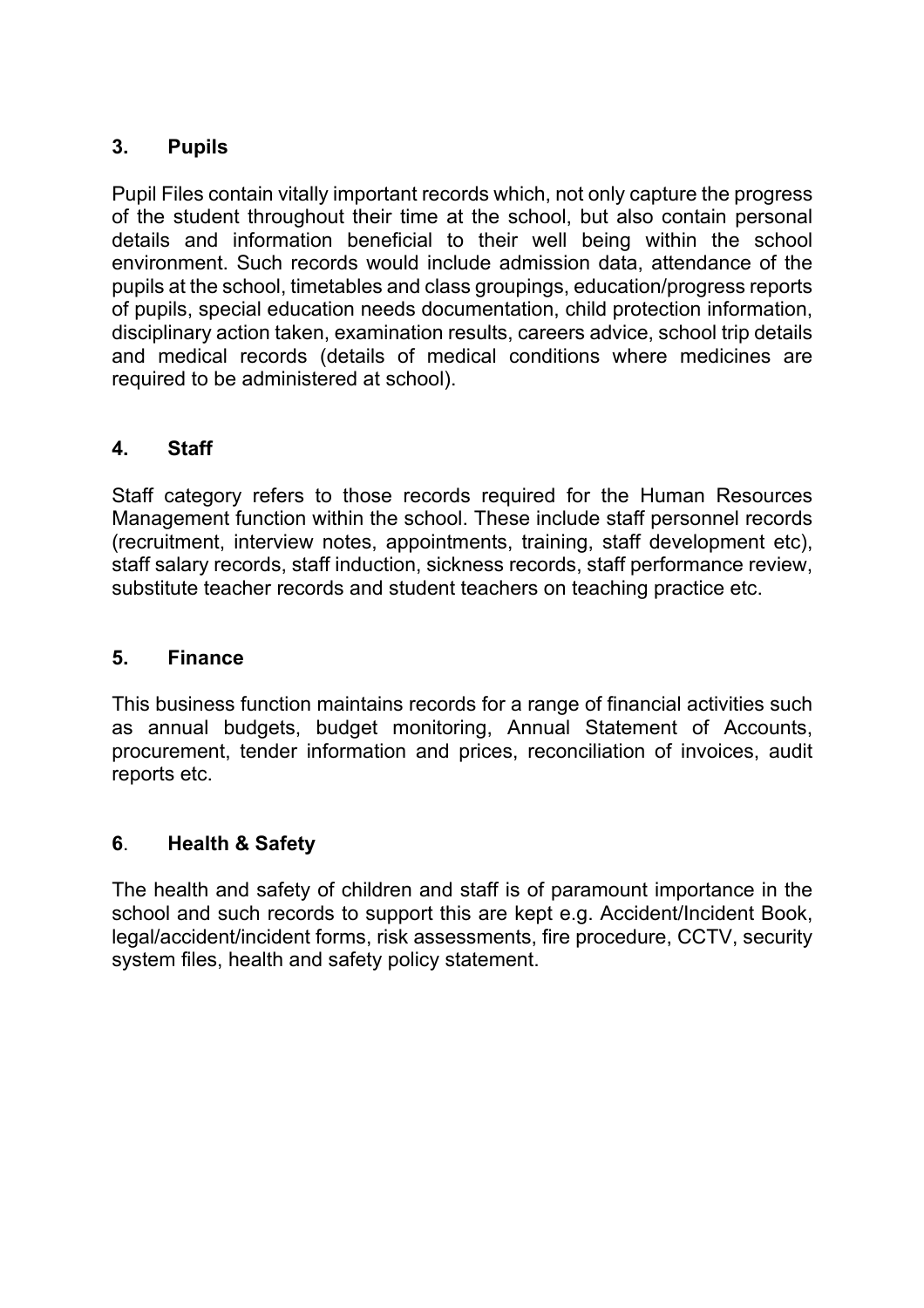#### **Section 4 – Electronic Records**

The legal obligation to properly manage records, including compliance with Data Protection legislation, applies equally to electronic records. The main considerations for the management of electronic records are therefore the same as those for manual records. They include:

- Staff must be able to use and access electronic information effectively
- Adequate measures must be in place to ensure all information is stored securely and only available to authorised persons.
- A school must be able to demonstrate a record's authenticity by ensuring information cannot be altered when declared a record.
- A system must be in place for disposing of electronic records in line with policy once they are no longer needed.

In addition to the above, sufficient backup/recovery processes must be in place. There must also be a process through which links are created from electronic records to any associated manual records. This is to ensure a full record can be considered when necessary i.e. when decision making, providing access or considering a record for disposal.

The School Board of Governors is ultimately responsible for records management within the School. The decision to move towards electronic records must be taken carefully and the Board of Governors must satisfy itself that the measures identified above can be achieved. Further information and advice on electronic records can be obtained from PRONI http://www.proni.gov.uk the lead organisation on public sector records management. A number of International Standards have also been established to help organisations follow best practice when implementing an electronic records strategy. They include:

ISO 15801:2009 - record authenticity and legal admissibility ISO 27001 - information security management BS 10008 - legal admissibility of electronic information standards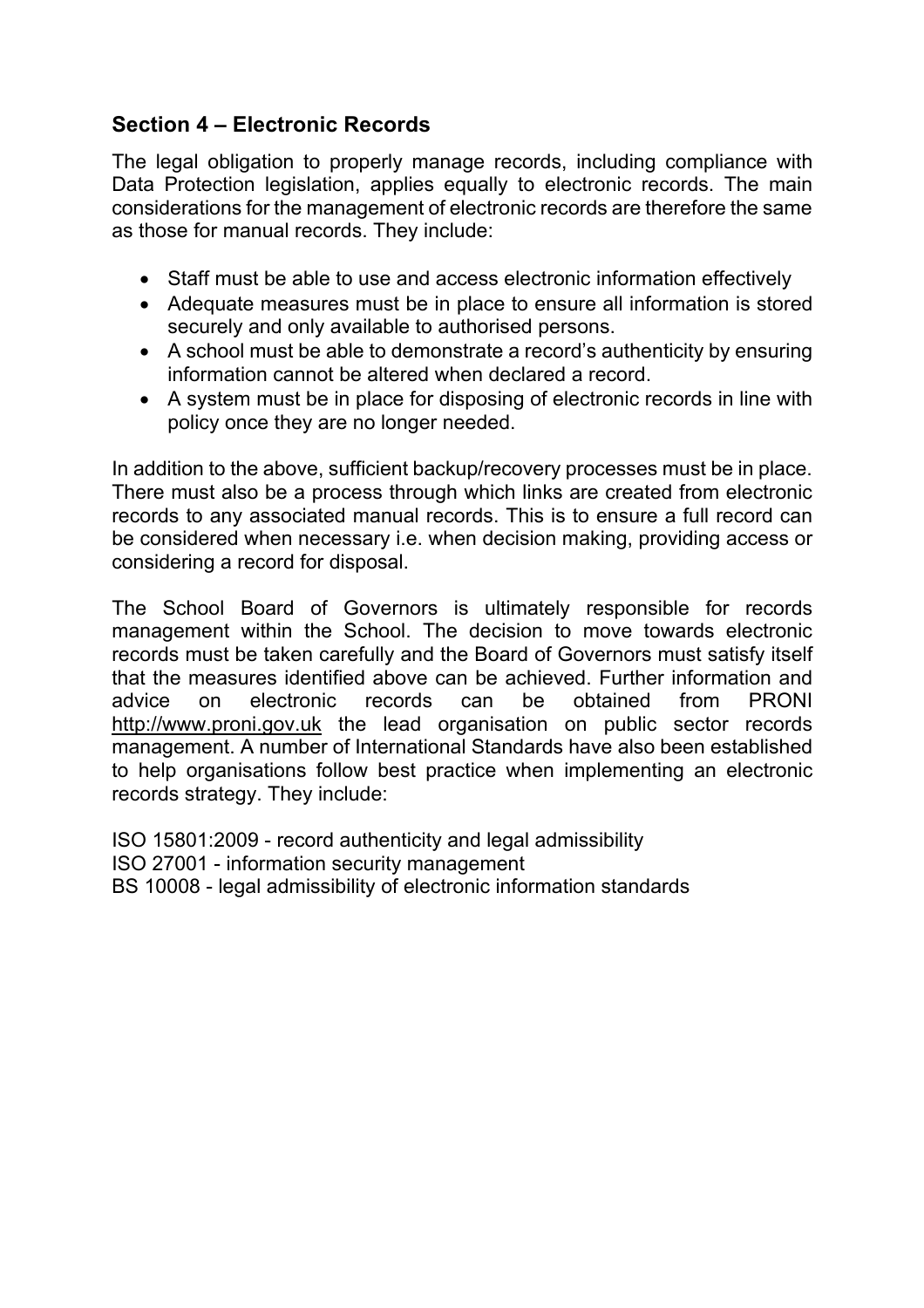# **SECTION 5 - School Disposal Schedule**

# **1. Management & Organisation**

| <b>Ref</b> | <b>Record</b>                                           | <b>Minimum Retention Period</b>                                                            | <b>Action After Retention</b> |
|------------|---------------------------------------------------------|--------------------------------------------------------------------------------------------|-------------------------------|
| 1.1        | Board of Governors - general<br>correspondence          | Current school year + 6 years                                                              | <b>Destroy</b>                |
| 1.2        | <b>BOG Meetings Minutes (master)</b>                    | Current school year + 6 years                                                              | <b>Destroy</b>                |
| 1.3        | <b>Senior Management Team-Meeting</b><br><b>Minutes</b> | Current school year + 6 years                                                              | <b>Destroy</b>                |
| 1.4        | <b>Staff Meeting Minutes</b>                            | Current school year + 6 years                                                              | <b>Destroy</b>                |
| 1.5        | <b>School Development Plan</b>                          | Retain in school for 10 years from closure of<br>Plan                                      | Destroy                       |
| 1.6        | <b>School Policies</b>                                  | Retain while current. Retain 1 copy of old<br>policy for 2 years after being replaced      | <b>Destroy</b>                |
| 1.7        | PTA – minutes and general<br>correspondence             | Current school year + 6 years                                                              | <b>Destroy</b>                |
| 1.8        | <b>Visitors Book</b>                                    | Current school year + 6 years                                                              | <b>Destroy</b>                |
| 1.9        | Circulars to Staff, Parents and<br><b>Pupils</b>        | Current school year + 3 years                                                              | Destroy                       |
| 1.10       | <b>School Brochure or Prospectus</b>                    | Current school year + 3 years                                                              | <b>Destroy</b>                |
| 1.11       | <b>Comments/Complaints</b>                              | 5 years after closing. Review for further<br>retention in the case of contentious disputes | <b>Destroy</b>                |
| 1.12       | <b>Annual Report</b>                                    | Retain in school for 10 years from date of                                                 | <b>Destroy</b>                |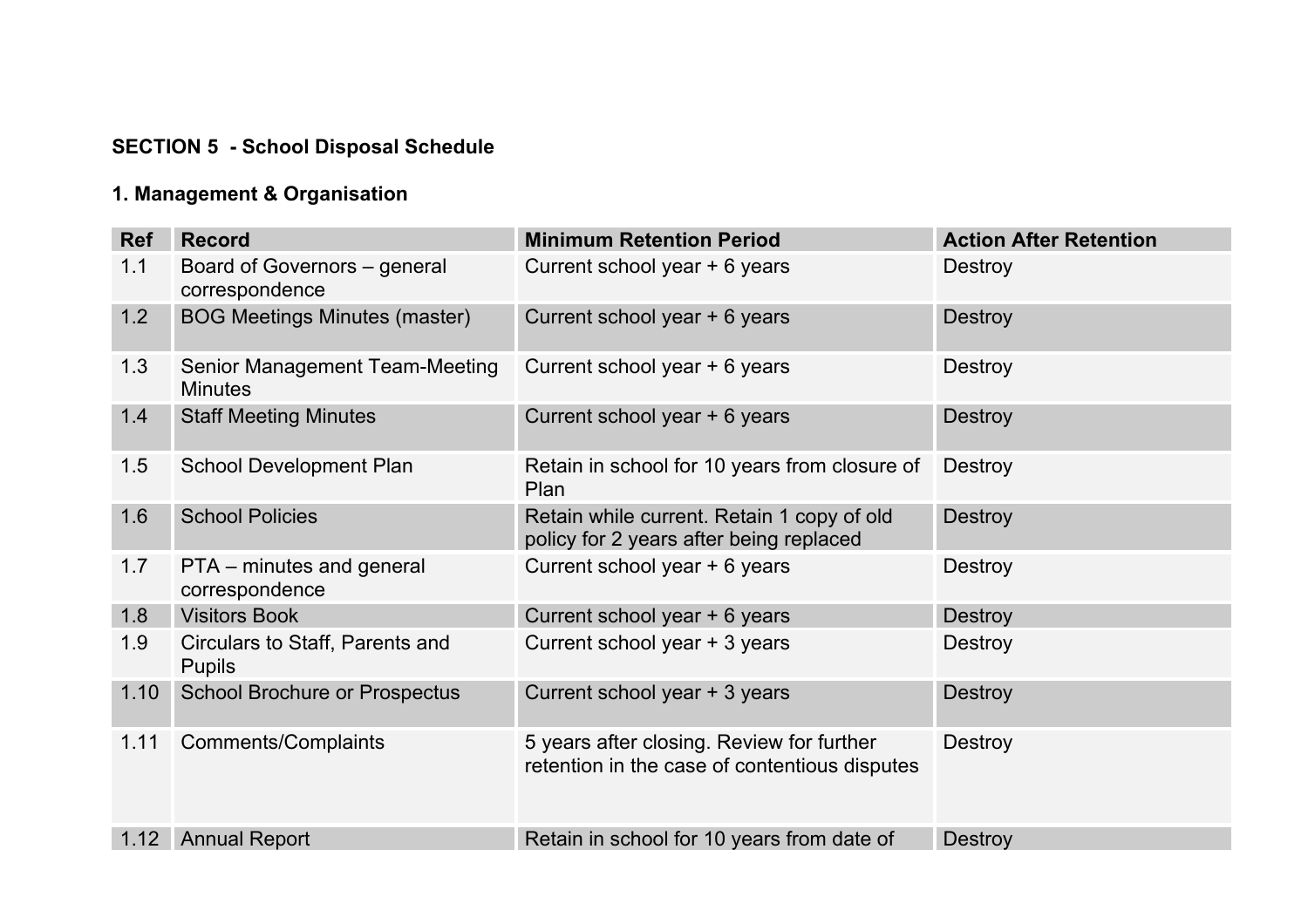|      |                                                              | Report                           |                |
|------|--------------------------------------------------------------|----------------------------------|----------------|
|      | 1.13 School Fund                                             | Current financial year + 6 years | <b>Destroy</b> |
| 1.14 | <b>Emergency Planning/Business</b><br><b>Continuity Plan</b> | Until superseded                 | <b>Destroy</b> |
| 1.15 | <b>Governor Details</b>                                      | 1 year from date of leaving      | <b>Destroy</b> |

# **2. Legislation and Guidance from DE, ELB, ESA, CCMS etc**

| <b>Ref</b> | <b>Record</b>                                            | <b>Minimum Retention Period</b>  | <b>Action After Retention</b> |
|------------|----------------------------------------------------------|----------------------------------|-------------------------------|
| 2.1        | Education (NI) Order                                     | Until superseded                 | Destroy                       |
| 2.2        | Circulars, Guidance, Bulletins from<br>DE, ELB etc       | Until superseded                 | Destroy                       |
| 2.3        | Correspondence re: Statistical<br>Returns to DE, ELB etc | Current financial year + 6 years | Destroy                       |
| 2.4        | <b>DE Reports, Inspections</b>                           | Until superseded                 | Destroy                       |
| 2.5        | <b>DfE</b> Returns                                       | Current $+6$ years               | Destroy                       |

# **3. Pupils**

| <b>Ref</b>       | <b>Record</b>                                    | <b>Minimum Retention Period</b> | <b>Action After Retention</b> |
|------------------|--------------------------------------------------|---------------------------------|-------------------------------|
| 3.1              | <b>Pupil Admission Data</b>                      |                                 |                               |
| 3.1a             | Applications for enrolment                       | 3 years after enrolment         | Destroy                       |
| 3.1 <sub>b</sub> | <b>Transfer applications (Transfer</b><br>Forms) | 3 years after enrolment         | Destroy                       |
| 3.2              | <b>Pupil Attendance</b><br>Information/Registers | Date of Register + 10 years     | <b>Destroy</b>                |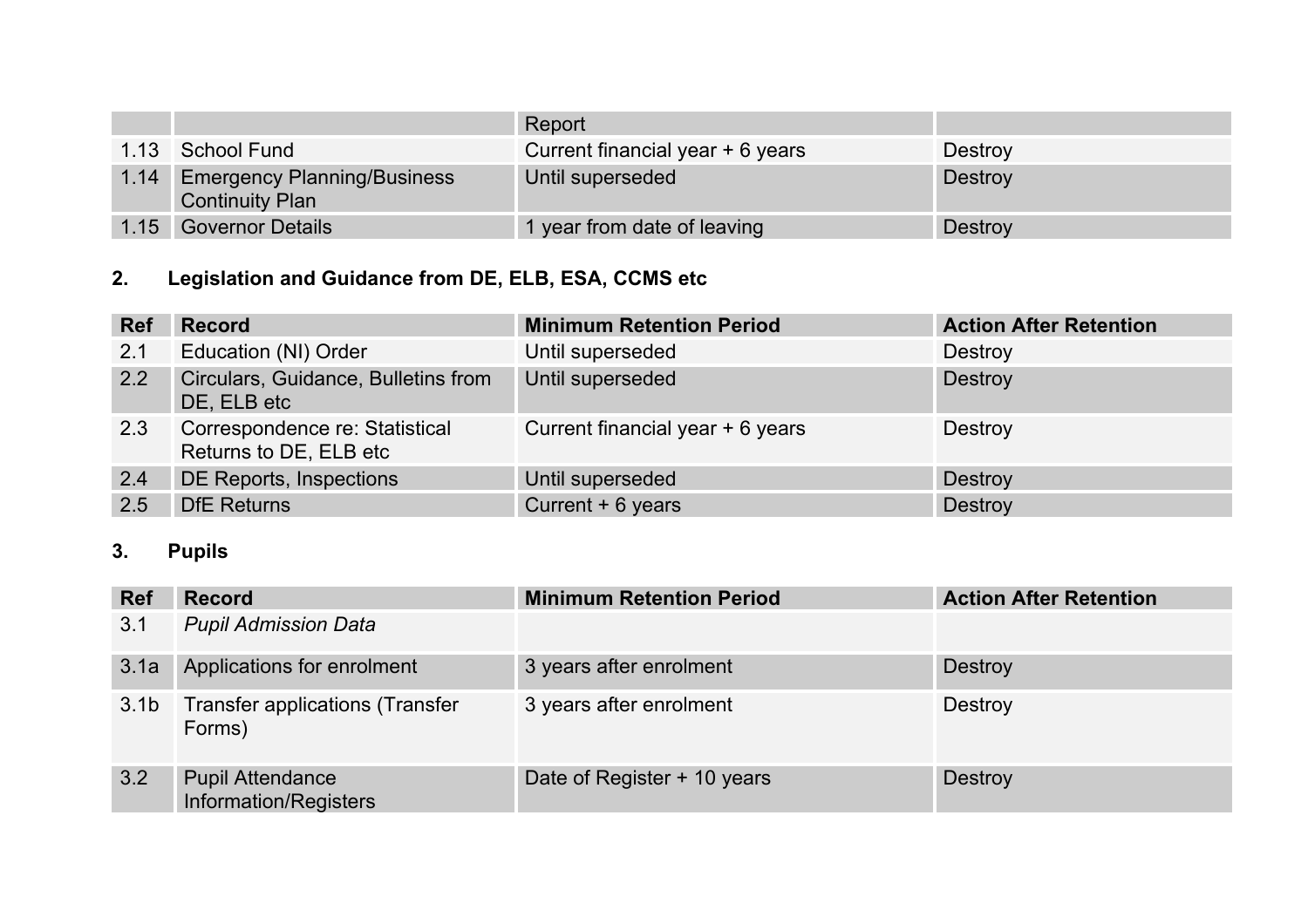| 3.3  | <b>Pupil Education Records -</b><br>School/Progress Reports/Eyegaze<br>etc                                                             | Until pupil is 23 years old       | <b>Destroy</b> |
|------|----------------------------------------------------------------------------------------------------------------------------------------|-----------------------------------|----------------|
| 3.4  | <b>Pupil Education Records -</b><br>School/Progress Reports etc<br>(Special Educational Needs)                                         | Until Pupil is 26 years old       | <b>Destroy</b> |
| 3.5  | <b>Child Protection Information-</b><br>Record of concerns where case<br>was not referred to Social Services                           | 10 years after last entry on file | <b>Destroy</b> |
| 3.6  | <b>Child Protection Information- Social</b><br>Services investigation<br>outcome was unfounded or<br>malicious                         | 10 years after last entry on file | <b>Destroy</b> |
| 3.7  | <b>Child Protection Information- Social</b><br>Services investigation outcome was<br>inconclusive, unsubstantiated or<br>substantiated | Until pupil is 30 years old       | <b>Destroy</b> |
| 3.8  | <b>Disciplinary Action</b><br>(Suspension/Expulsion)/Offences -<br>bullying                                                            | Until pupil is 23 years old       | <b>Destroy</b> |
| 3.9  | <b>Disciplinary Action</b><br>(Suspension/Expulsion)/Offences -<br>bullying (Special Educational<br>Needs)                             | Until pupil is 26 years old       | Destroy        |
| 3.10 | Timetables + Class Groupings                                                                                                           | Retain while current              | <b>Destroy</b> |
| 3.11 | <b>Examination Results</b>                                                                                                             | Current school year + 6 years     | Destroy        |
| 3.12 | <b>Careers Advice</b>                                                                                                                  | Current school year + 6 years     | <b>Destroy</b> |
| 3.13 | <b>School Meals returns</b>                                                                                                            | Current financial year + 6 years  | Destroy        |
| 3.14 | <b>Free Meals registers</b>                                                                                                            | Current financial year + 6 years  | Destroy        |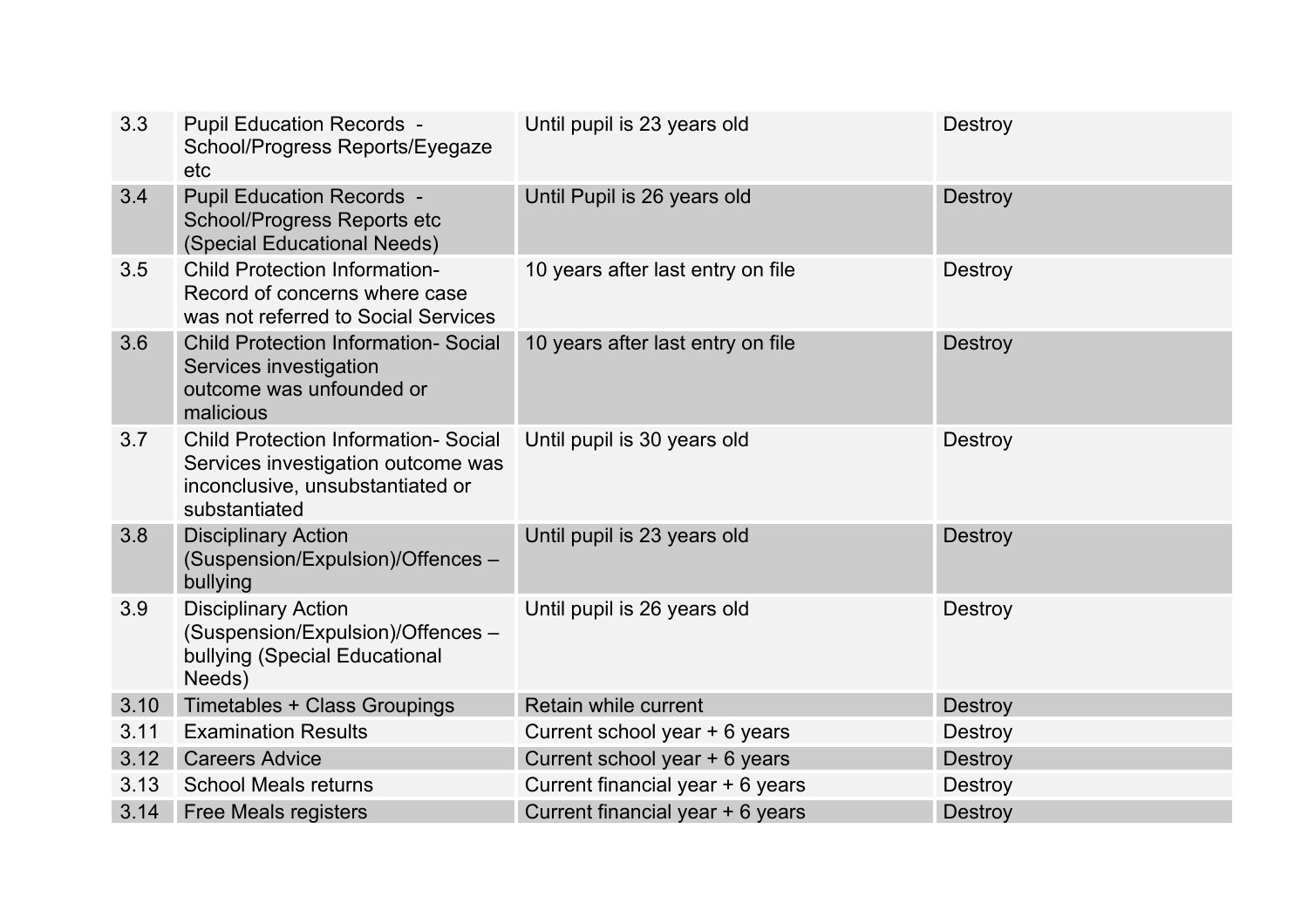| 3.15 | School Trips - Financial &<br><b>Administration details</b>                                                                      | Current financial year + 6 years                                                                                                                                                       | <b>Destroy</b> |
|------|----------------------------------------------------------------------------------------------------------------------------------|----------------------------------------------------------------------------------------------------------------------------------------------------------------------------------------|----------------|
| 3.16 | <b>Evolve - School Trips-</b><br>Attendance/Staff Supervision etc                                                                | Current financial year $+6$ years. In the case<br>of an incident/accident involving a pupil,<br>retain until pupil is 23 years old or 26 for a<br>pupil with special educational needs | <b>Destroy</b> |
| 3.17 | Reports of Stolen/Damaged Items                                                                                                  | Current financial year + 6 years                                                                                                                                                       | <b>Destroy</b> |
| 3.18 | Medical Records - records of pupils<br>with medical conditions and details<br>for the administration of drugs when<br>necessary. | Until pupil is 23years old or in the case of a<br>Special Needs Pupil, until 26 years old                                                                                              | <b>Destroy</b> |

# **4. Staff**

| <b>Ref</b> | <b>Record</b>                                                                                           | <b>Minimum Retention Period</b>                                                                 | <b>Action After Retention</b> |
|------------|---------------------------------------------------------------------------------------------------------|-------------------------------------------------------------------------------------------------|-------------------------------|
| 4.1        | <b>Staff Personnel Records (including,</b><br>appointment details, training, staff<br>development etc.) | 7 years after leaving employment                                                                | <b>Destroy</b>                |
| 4.2        | Interview notes and recruitment<br>records                                                              | Date of interview $+6$ months if<br>unsuccessful. Keep with personnel records<br>if successful. | <b>Destroy</b>                |
| 4.3        | <b>Staff Salary Records</b>                                                                             | 7 years after leaving employment                                                                | Destroy                       |
| 4.4        | <b>Staff Sickness Records (copies of</b><br><b>Medical Certs)</b>                                       | Current school year + 6 years                                                                   | <b>Destroy</b>                |
| 4.5        | <b>Substitute Teacher Records</b>                                                                       | Current school year + 6 years                                                                   | Destroy                       |
| 4.6        | <b>Substitute Staff Records-non</b><br>teaching (cover for nursery<br>assistants)                       | Current school year + 6 years                                                                   | <b>Destroy</b>                |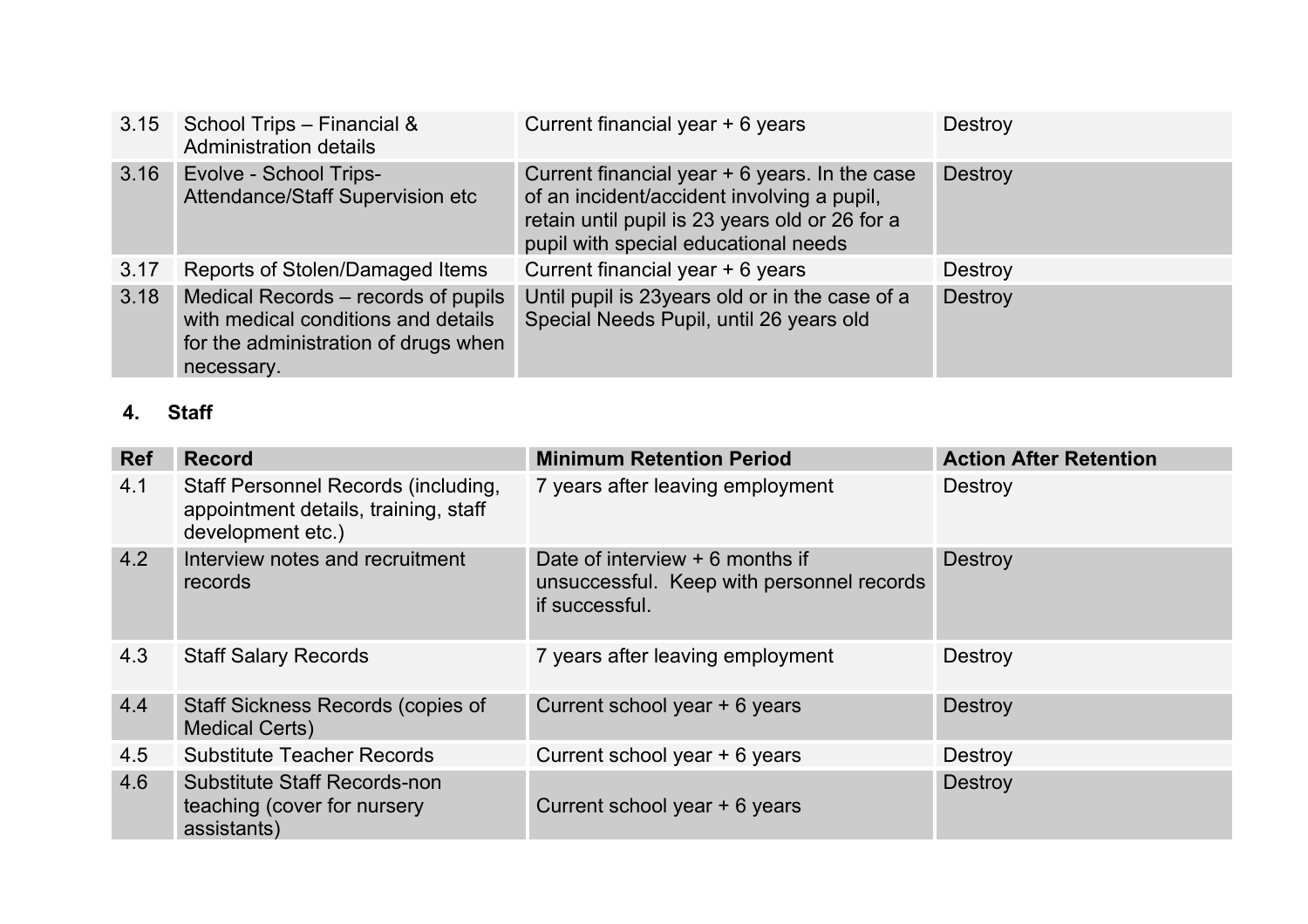| 4.7  | Student Records-non teaching (e.g.<br>nursery assistant students & pupils<br>from schools on work experience) | Current school year + 6 years                                                                                                                         | <b>Destroy</b>            |
|------|---------------------------------------------------------------------------------------------------------------|-------------------------------------------------------------------------------------------------------------------------------------------------------|---------------------------|
| 4.8  | <b>Student Teachers on Teaching</b><br>Practice – student teacher progress                                    | Current school year + 6 years                                                                                                                         | <b>Destroy</b>            |
| 4.9  | Procedures for Induction of Staff                                                                             | Until superseded                                                                                                                                      | <b>Destroy</b>            |
| 4.10 | <b>Staff/Teachers' Attendance Records</b>                                                                     | 7 years after leaving                                                                                                                                 | <b>Destroy</b>            |
| 4.11 | <b>Staff Performance Review</b>                                                                               | 7 years after leaving                                                                                                                                 | <b>Destroy</b>            |
| 4.12 | Pre-employment vetting - DBS                                                                                  | Original certificate should not be retained<br>any longer than it takes to make a note in<br>the Single Central Record                                |                           |
| 4.13 | Pre-employment vetting – proof of ID                                                                          | Should not be retained, but should be<br>checked and a note kept of what was seen<br>and what has been checked on the Single<br><b>Central Record</b> |                           |
| 4.14 | Pre-employment vetting – right to<br>work in UK                                                               | Right to work in the UK to be retained with<br><b>Personal File</b>                                                                                   | Retain with personal file |
| 4.15 | Pre-employment vetting - Prohibition<br>order check                                                           | Prohibition check should not be retained,<br>but recorded on Single Central Record                                                                    | On-line check             |
| 4.16 | Allegations of a child protection<br>nature                                                                   | Until person's normal retirement age or 10<br>years from the date of allegation                                                                       | Destroy                   |
| 4.17 | Unsuccessful applicants                                                                                       | 6 months from interview date                                                                                                                          | <b>Destroy</b>            |
| 4.18 | NHS track and trace                                                                                           | 21 days                                                                                                                                               | <b>Destroy</b>            |
| 4.19 | Images of ex staff or pupils on website                                                                       | Delete upon request                                                                                                                                   | Destroy                   |

## **5. Finance**

| Ref | <b>Record</b> | <b>Minimum Retention Period</b> | <b>Action After Retention</b> |
|-----|---------------|---------------------------------|-------------------------------|
|     |               |                                 |                               |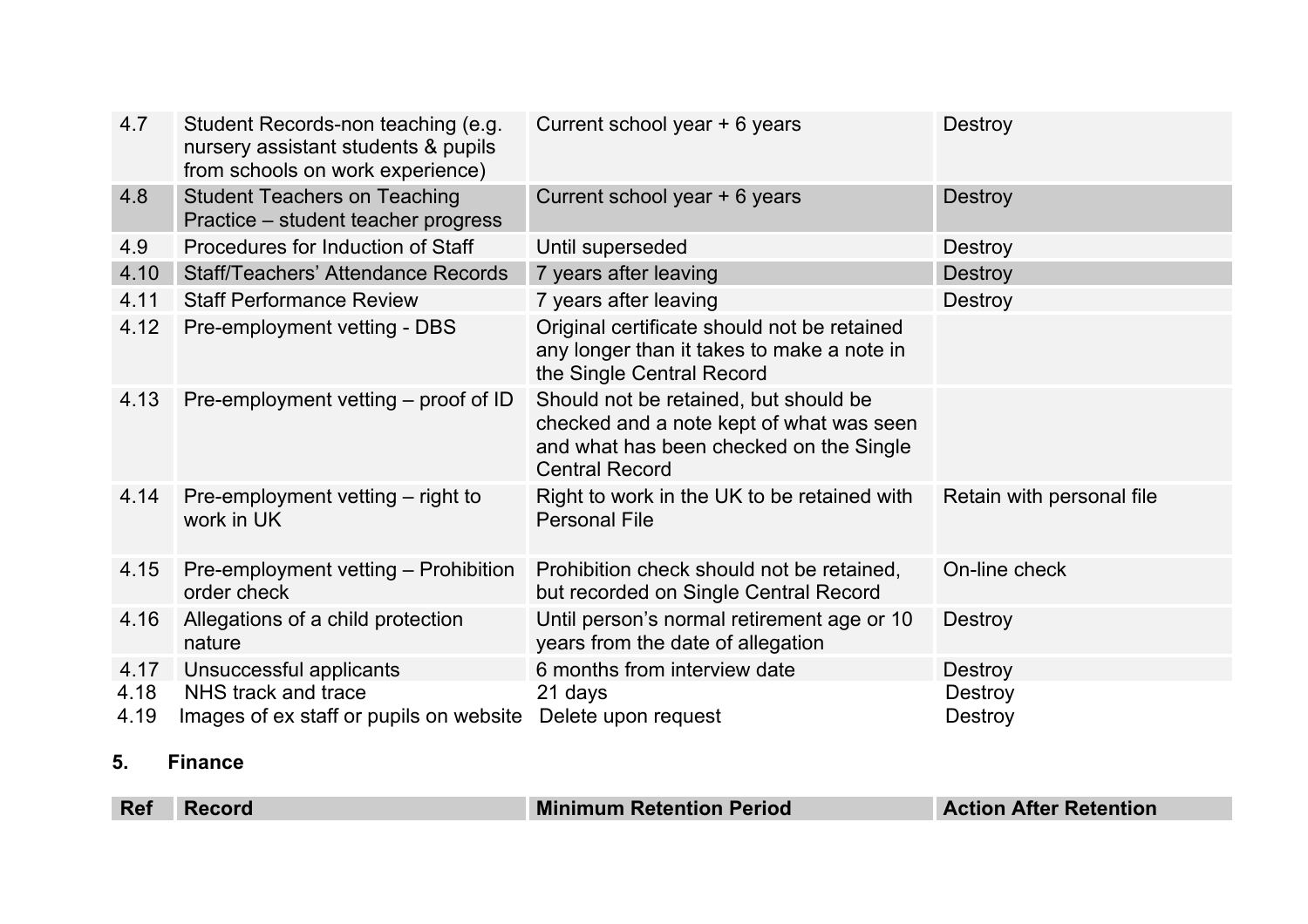| 5.1              | Annual budget and budget<br>deployment                                                 | Current financial year + 6 years | Destroy        |
|------------------|----------------------------------------------------------------------------------------|----------------------------------|----------------|
| 5.2 <sub>1</sub> | <b>Budget Monitoring</b>                                                               | Current financial year + 6 years | Destroy        |
| 5.3              | <b>Annual Statement of Accounts</b><br>(Outturn Statement)                             | Current financial year + 6 years | Destroy        |
| 5.4              | Order Books, Invoices, Bank<br>Records, Cash Books, Till Rolls,<br>Lodgement books etc | Current financial year + 6 years | <b>Destroy</b> |
| 5.5              | Postage Book                                                                           | Current financial year + 6 years | Destroy        |
| 5.6              | <b>Audit Reports</b>                                                                   | Current financial year + 6 years | Destroy        |

## **6. Health & Safety**

| <b>Ref</b> | <b>Record</b>                                                  | <b>Minimum Retention Period</b>                                                            | <b>Action After Retention</b> |
|------------|----------------------------------------------------------------|--------------------------------------------------------------------------------------------|-------------------------------|
| 6.1        | <b>Accident Reporting (Adults)</b>                             | Date of incident $+3$ years                                                                | Destroy                       |
| 6.2        | <b>Accident Reporting (Children)</b>                           | Until pupil is 23 years old or in the case of<br>a Special Needs pupil, until 26 years old | <b>Destroy</b>                |
| 6.3        | Risk Assessments – work experience 7 years<br>locations/pupils |                                                                                            | Destroy                       |
| 6.4        | H & S Reports                                                  | 15 years                                                                                   | Destroy                       |
| 6.5        | <b>Fire Procedure</b>                                          | Until superseded                                                                           | Destroy                       |
| 6.6        | <b>Security System File</b>                                    | For the life of the system                                                                 | <b>Destroy</b>                |
| 6.7        | <b>Pro Form Reporting</b>                                      | Date of report $+3$ years                                                                  | <b>Destroy</b>                |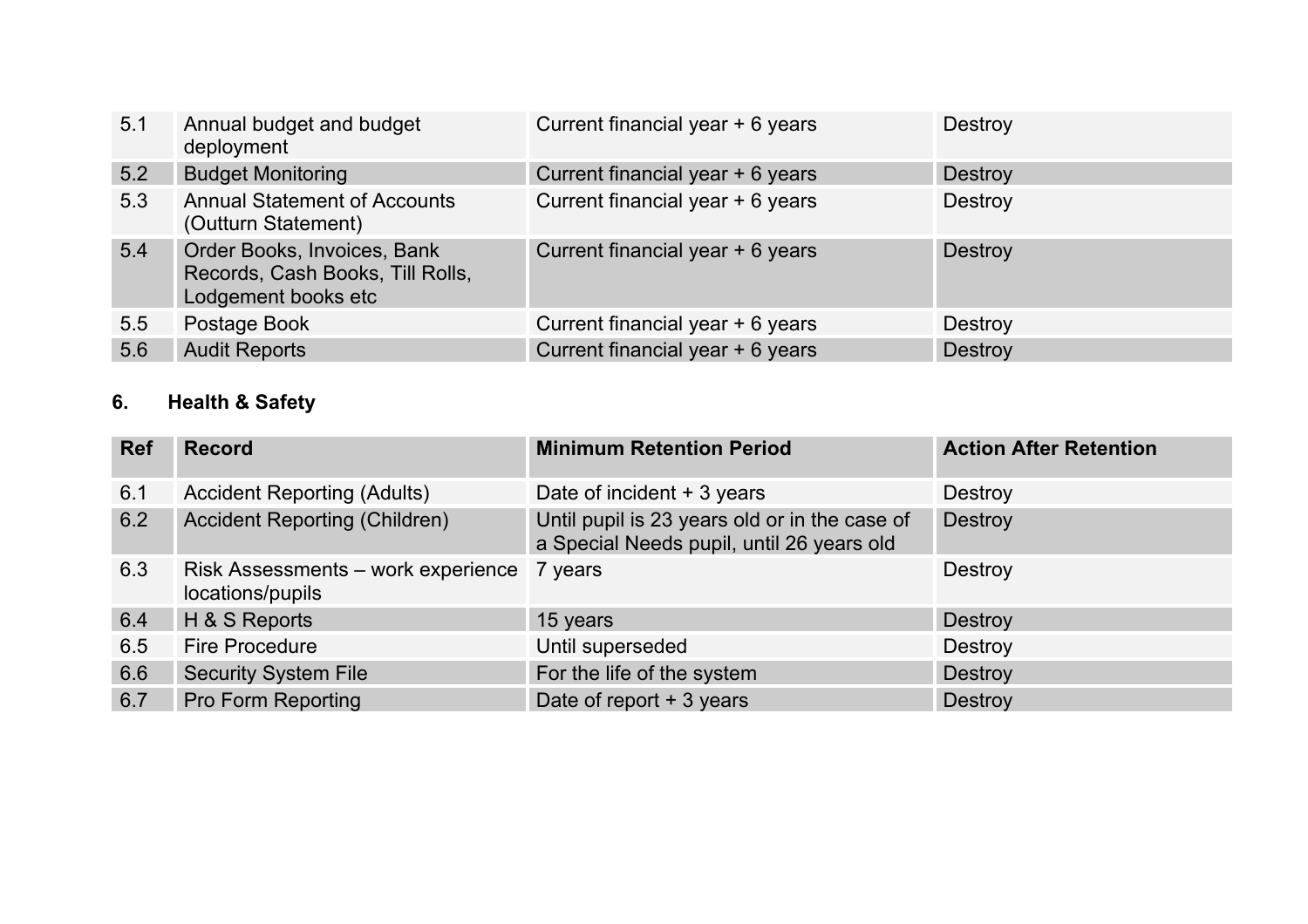#### **Section 6 - Records Management Policy Statement**

The School recognises that the efficient management of its records is necessary to comply with its legal and regulatory obligations and to contribute to the effective overall management of the school. This document provides the policy framework through which this can be achieved and audited. It covers:

- Scope
- Responsibilities

## **1 Scope of the policy**

This policy applies to all records created, received or maintained by staff of the school in the course of carrying out its functions.

- 1.2 Records are defined as all those documents which facilitate the business carried out by the school and which are thereafter retained (for a set period) to provide evidence of its transactions or activities. These records may be created, received or maintained in hard copy or electronically.
- 1.3 A number of identified School records will be offered to the Public Record Office (PRONI) for permanent preservation when no longer required by the School

#### **2 Responsibilities**

- 2.1 The School Board of Governors has a responsibility to maintain School records and record keeping systems in accordance with the regulatory environment.
- 2.2 The School Principal is charged with day-to-day operational compliance and will assign any specific staff responsibilities as required in order to help fulfil the School's commitment to effective records management.
- 2.3 Individual staff and employees must ensure that records for which they are responsible are accurate, and are maintained and disposed of in accordance with the school's Records Management Policy and Guidelines.